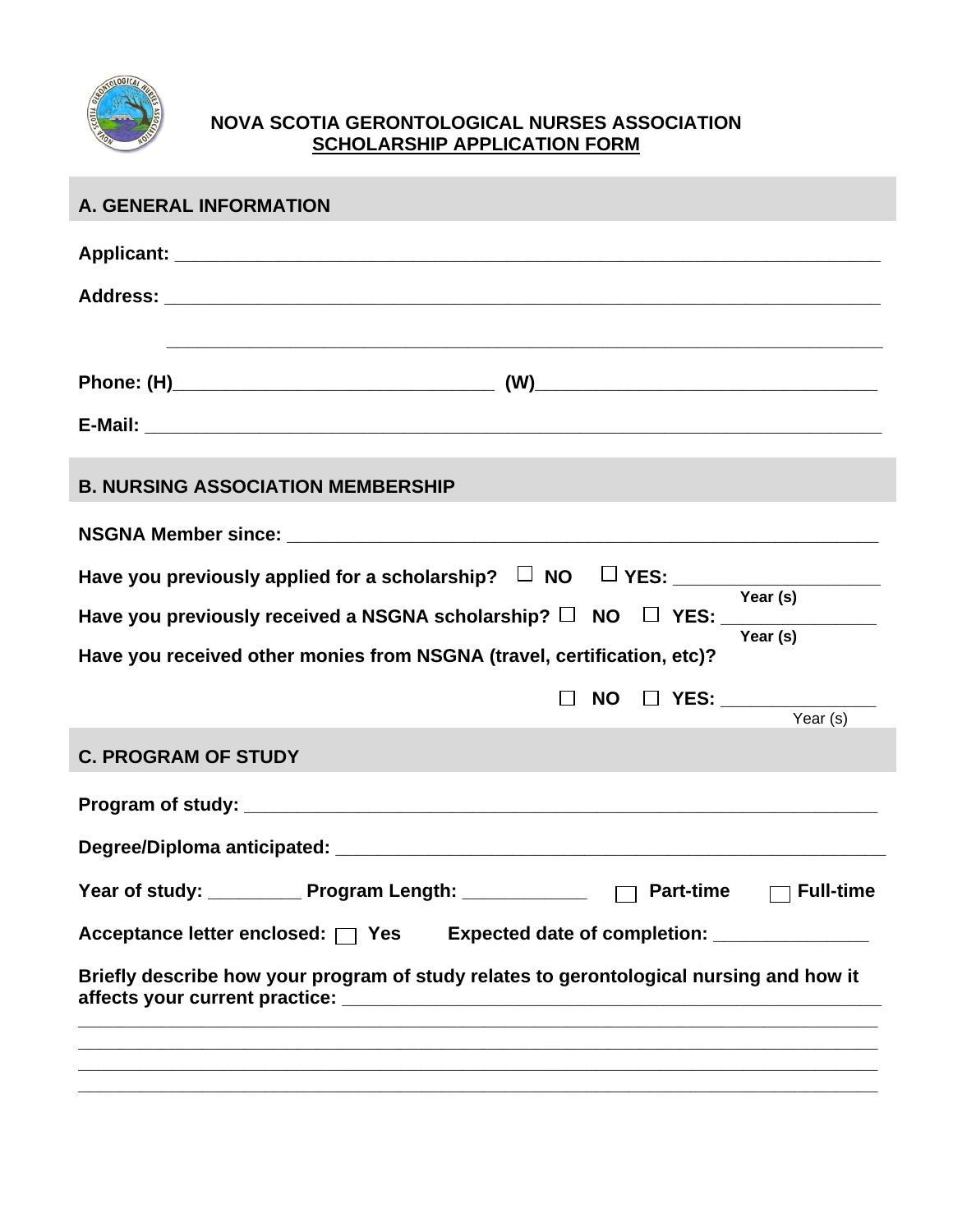| <b>D. PROFESSIONAL MEMBERSHIPS</b>                                                                                                                                                 |                |                            |  |  |  |
|------------------------------------------------------------------------------------------------------------------------------------------------------------------------------------|----------------|----------------------------|--|--|--|
| <b>Please list:</b>                                                                                                                                                                |                |                            |  |  |  |
| <b>Professional membership(s)</b>                                                                                                                                                  | <b>Dates</b>   | <b>Position(s)</b><br>held |  |  |  |
|                                                                                                                                                                                    |                |                            |  |  |  |
|                                                                                                                                                                                    |                |                            |  |  |  |
|                                                                                                                                                                                    |                |                            |  |  |  |
| <b>E. OTHER MEMBERSHIPS</b>                                                                                                                                                        |                |                            |  |  |  |
| Non-professional membership(s)                                                                                                                                                     | <b>Dates</b>   | <b>Position(s)</b><br>held |  |  |  |
|                                                                                                                                                                                    | $\blacksquare$ |                            |  |  |  |
|                                                                                                                                                                                    |                |                            |  |  |  |
| F. VOLUNTEER/COMMUNITY ACTIVITIES                                                                                                                                                  |                |                            |  |  |  |
| <b>Activities</b>                                                                                                                                                                  | <b>Dates</b>   | <b>Position(s)</b><br>held |  |  |  |
|                                                                                                                                                                                    |                |                            |  |  |  |
|                                                                                                                                                                                    |                |                            |  |  |  |
|                                                                                                                                                                                    |                |                            |  |  |  |
| G. AWARDS, HONOURS, GRANTS (within the last 2 years)                                                                                                                               |                |                            |  |  |  |
| Honours, Awards &/or Grants                                                                                                                                                        |                | <b>Date</b>                |  |  |  |
|                                                                                                                                                                                    |                |                            |  |  |  |
|                                                                                                                                                                                    |                |                            |  |  |  |
|                                                                                                                                                                                    |                |                            |  |  |  |
| <b>H. PUBLICATIONS</b><br>Please list all professional publications to date, or in press (please use APA format):                                                                  |                |                            |  |  |  |
|                                                                                                                                                                                    |                |                            |  |  |  |
|                                                                                                                                                                                    |                |                            |  |  |  |
|                                                                                                                                                                                    |                |                            |  |  |  |
| <b>I. PRESENTATIONS</b><br>(Relevant to Gerontology)                                                                                                                               |                |                            |  |  |  |
| Please list all professional nursing presentations that you have made:                                                                                                             |                |                            |  |  |  |
| <b>Audience</b><br><b>Date</b>                                                                                                                                                     | <b>Topic</b>   |                            |  |  |  |
|                                                                                                                                                                                    |                |                            |  |  |  |
|                                                                                                                                                                                    |                |                            |  |  |  |
|                                                                                                                                                                                    |                |                            |  |  |  |
|                                                                                                                                                                                    |                |                            |  |  |  |
| <b>J. EDUCATIONAL BACKGROUND</b>                                                                                                                                                   |                |                            |  |  |  |
| Please list educational institutions, in sequence, starting with the most recent:<br><b>Institution &amp; Location</b><br><b>Date Completed</b><br><b>Certification Diploma or</b> |                |                            |  |  |  |
|                                                                                                                                                                                    |                | <b>Degree</b>              |  |  |  |
|                                                                                                                                                                                    |                |                            |  |  |  |
|                                                                                                                                                                                    |                |                            |  |  |  |
|                                                                                                                                                                                    |                |                            |  |  |  |
|                                                                                                                                                                                    |                |                            |  |  |  |